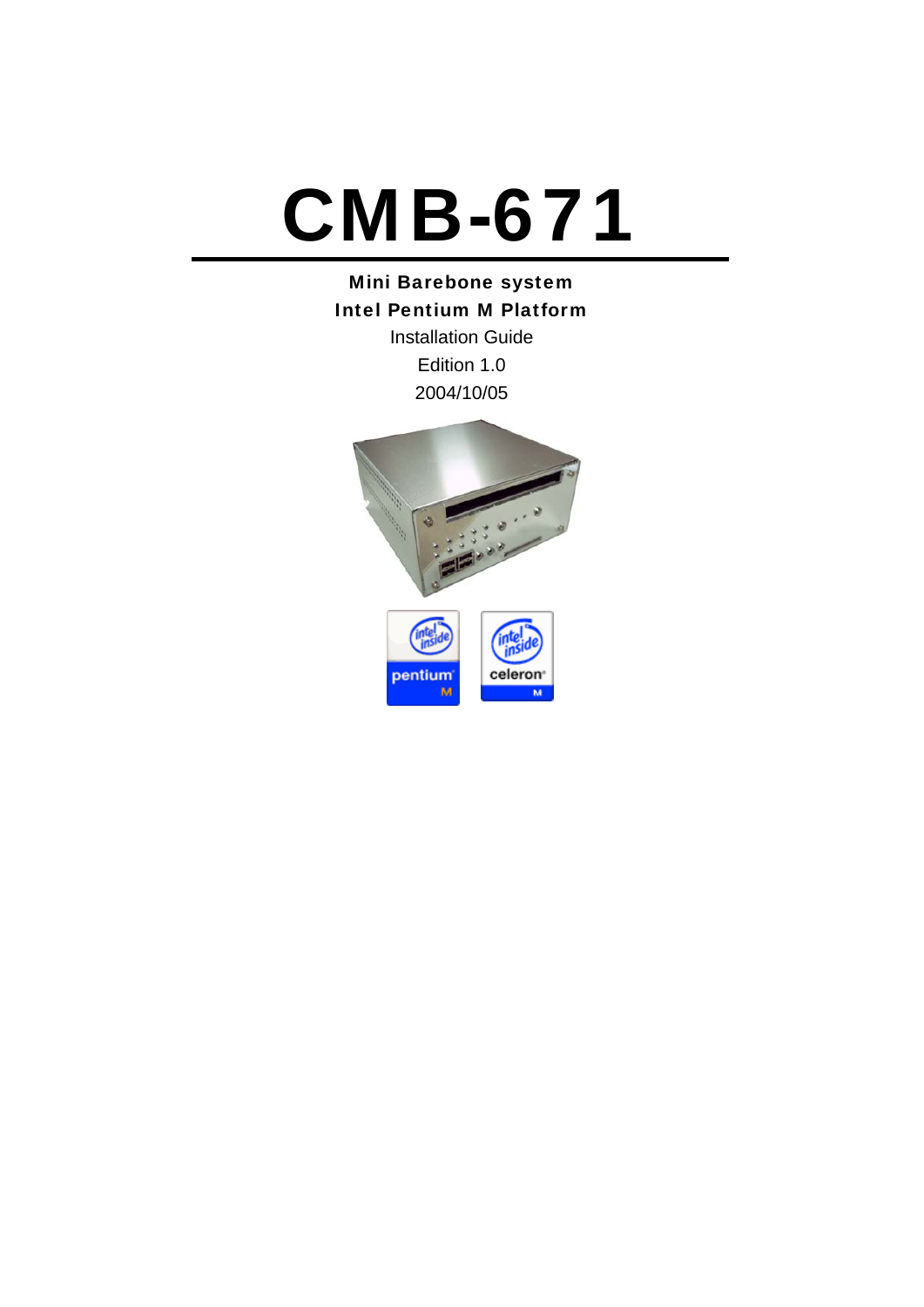# **Addendum Notice**

Please leave the **JCFSEL** as 1-2 for Master mode, and set the IDE2 HDD as Slave mode if you need to use the CF card.

| $1-2$   | Master |                                                                           |
|---------|--------|---------------------------------------------------------------------------|
| $2 - 3$ | Slave  |                                                                           |
|         |        | Jumper: <b>JCFSEL</b><br>Type: onboard 3-pin header<br><b>JCFSEL Mode</b> |

Default setting

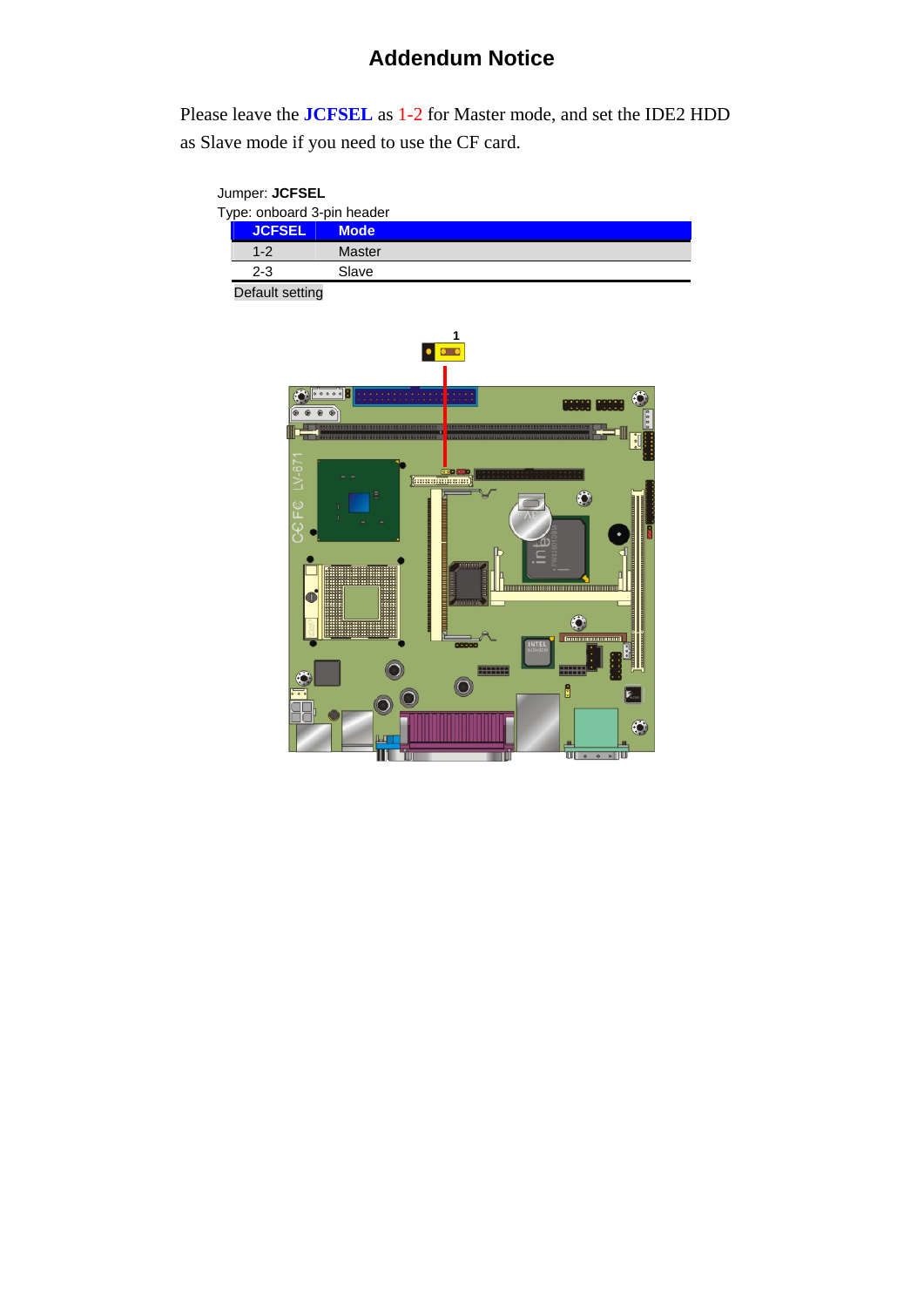#### **Document Content:**

- Packing List
- **•** Product Specification
- Hardware Installation

# **Packing List:**

*CMB-671* Chassis x 1 **(Including LV-671 Motherboard)** 



*SPD-080-12A* 80W AC-DC Adapter x 1



Power Cord x 1

CPU Cooler x 1 ATAPI Power Cord x1





40-pin to 40-pin ATA33 IDE Cable x1 (24CM) 44-pin to 44-pin ATA33 IDE Cable x1 (7CM) *PCI-2P1* PCI Riser Card x1 4 x Plastic spacers CD Driver x1 Printed Installation Guide x1

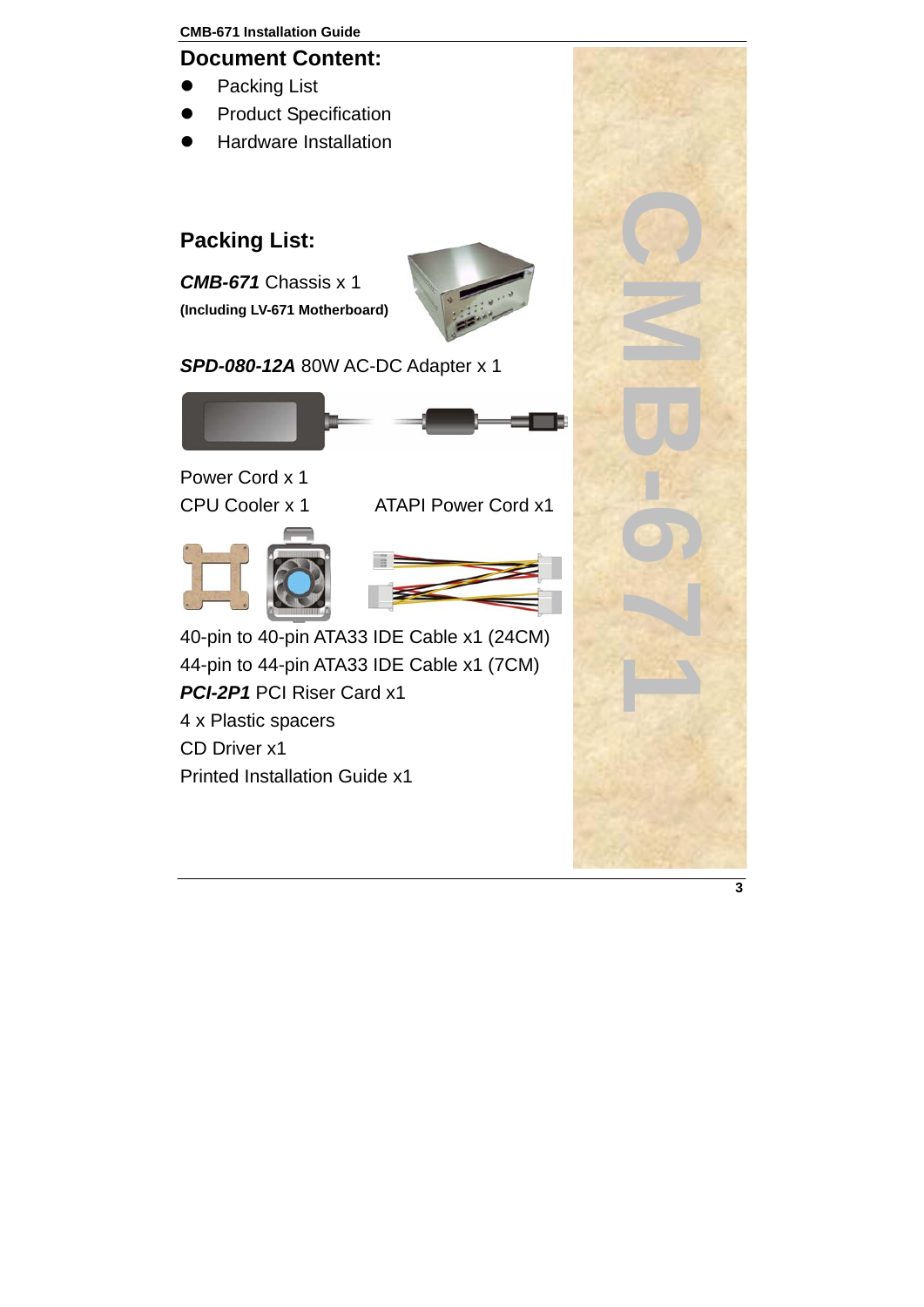# **Product Specification:**

| <b>General Specification</b> |                                                             |
|------------------------------|-------------------------------------------------------------|
| CPU                          | Intel Pentium® M/Celeron M® processor                       |
|                              | Package: 478 pin PGA/ 479 pin BGA                           |
|                              | L2 Cache: 512KB/1MB/2MB                                     |
|                              | FSB: 400MHz                                                 |
| Memory                       | 1GBytes DDR200/266/333 SDRAM on one 184-pin DIMM socket     |
|                              | ECC memory is supported                                     |
| Chipset                      | Intel 82855GME GMCH and 82801DB ICH4                        |
| <b>BIOS</b>                  | Phoenix-Award v6.00PG 4Mb PnP flash BIOS                    |
| <b>Green Function</b>        | Power saving mode includes doze, standby and suspend modes. |
|                              | ACPI version 1.0 and APM version 1.2 compliant              |
| Watchdog Timer               | System reset programmable watchdog timer with $1 \sim 255$  |
|                              | sec./min. of timeout value                                  |
| Real Time Clock              | Intel ICH4 built-in RTC with lithium battery                |
| Drive Bay                    | One 2.5 inch HDD drive bay                                  |
|                              | One 5.25 inch slim type CD-ROM drive bay                    |

| <b>Multi-I/O Port</b> |                                                               |
|-----------------------|---------------------------------------------------------------|
| Chipset               | Intel 82801DB ICH4 (USB) and Winbond W83627HF-AW LPC          |
|                       | Super I/O controller                                          |
| Serial Port           | Two external RS-232 serial port with 16C550 compatible UART   |
|                       | and 16 bytes FIFO                                             |
| <b>USB Port</b>       | Six Hi-Speed USB 2.0 ports with 480 Mbps of transfer rate     |
| Parallel Port         | One external bi-direction parallel port with SPP/ECP/EPP mode |
| K/B & Mouse           | External PS/2 keyboard and mouse ports on rear I/O panel      |

| <b>Card Bus</b> |                                                    |
|-----------------|----------------------------------------------------|
| <b>PCMCIA</b>   | One PCMCIA Type I/II slot (5V/3.3V auto-switching) |

| <b>VGA Display Interface</b> |                                                        |
|------------------------------|--------------------------------------------------------|
| Chipset                      | Intel 855GME GMCH built-in Intel Extreme Graphics 2    |
|                              | With 266 MHz VGA core and 256-bit 3D engine            |
| Frame Buffer                 | Intel DVMT (Dynamic Video Memory Technology) 2.0 up to |
|                              | 64Mbytes shared with system*                           |
| Display Type                 | CRT and LCD monitors for analog display                |
|                              |                                                        |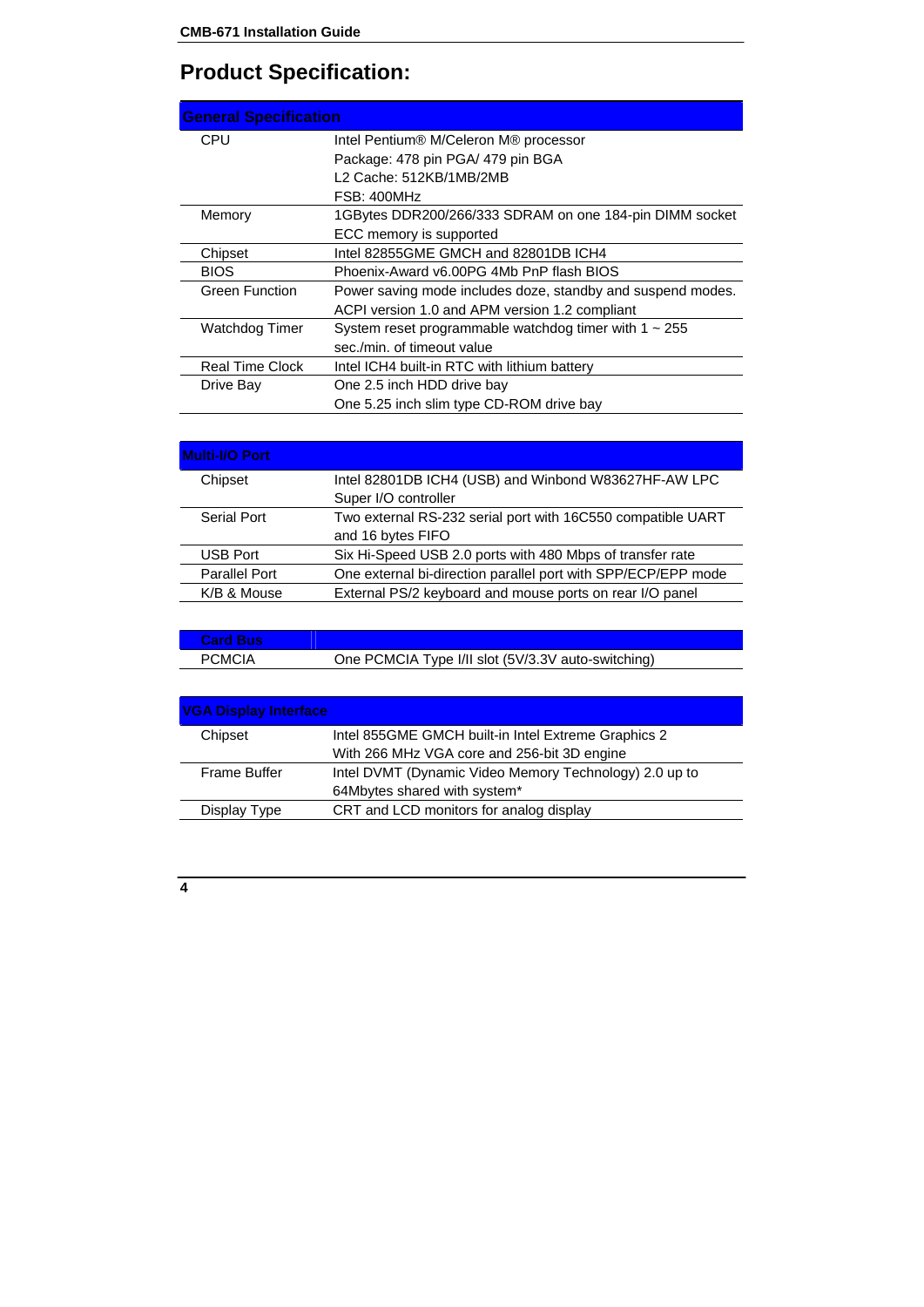| <b>CMB-671 Installation Guide</b> |                                                                                                                          |
|-----------------------------------|--------------------------------------------------------------------------------------------------------------------------|
| <b>Ethernet Interface</b>         |                                                                                                                          |
| Chipset                           | Intel PRO/1000+ LAN interface with Intel 82540EM                                                                         |
| <b>Type</b>                       | 10Base-T / 100Base-TX/1000Base-T,                                                                                        |
|                                   | auto-switching Fast Ethernet                                                                                             |
|                                   | Full duplex, IEEE802.3U compliant                                                                                        |
| Connector                         | External RJ45 connector with LED on rear I/O panel                                                                       |
| <b>Audio Interface</b>            |                                                                                                                          |
| Chipset                           | Intel ICH4 with REALTEK ALC655 AC97 3D audio codec                                                                       |
| Interface                         | 5.1 channel 3D audio with front (R/L), rear (R/L), center and bass<br>Optical Fiber digital audio encoding signal output |
| Connector                         | External three phone jack for 5.1 channel audio on front panel                                                           |
|                                   | External Amplified Speaker output jack on rear panel                                                                     |
|                                   | External SPDIF connector on rear panel                                                                                   |
| <b>Solid State Disk Interface</b> |                                                                                                                          |
| Flash Type                        | Compact Flash Type-I/II for Compact Flash Card or IBM Micro Drive                                                        |
| Capacity                          | Up to 1GB flash memory                                                                                                   |
| <b>Expansion Interface</b>        |                                                                                                                          |
| Slim PCI Slot                     | One slim type PCI slot supports up to 2 bus master PCI<br>32-bit, 33MHz                                                  |
| Mini-PCI                          | One Mini-PCI socket with 32-bit, 33MHz for LV-671MPCMB                                                                   |
| Mini-AGP                          | One Mini-AGP socket with 4x AGP bus for LV-671MACMB                                                                      |
| <b>Power and Environment</b>      |                                                                                                                          |
| Power                             | External 19V/12V (auto switching) DC Adapter connector                                                                   |
| Requirement                       |                                                                                                                          |
| Input Voltage                     | 11V ~ 13V for 12V power supply                                                                                           |
| Range                             | 16V ~ 20V for 19V power supply                                                                                           |
| <b>Input Current</b>              | 12V/60W (with one 5.25" CDROM and 3.5" HDD)                                                                              |
|                                   | 19V/60W (with one 5.25" CDROM and 3.5" HDD)                                                                              |
| Dimension                         | 180 (L) x 178 (H) x 87 (D) mm                                                                                            |
| Temperature                       | Operating within $0 \sim 60^{\circ}$ C (32 ~ 140°F)                                                                      |
|                                   | Storage within -20 ~ $85^{\circ}$ C (-4 ~ 185°F)                                                                         |
|                                   |                                                                                                                          |

| <b>Ordering Code</b> |                                          |
|----------------------|------------------------------------------|
| CMB-671MA            | LV-671MACMB inside with Mini-AGP onboard |
| CMB-671MP            | LV-671MPCMB inside with Mini-PCI onboard |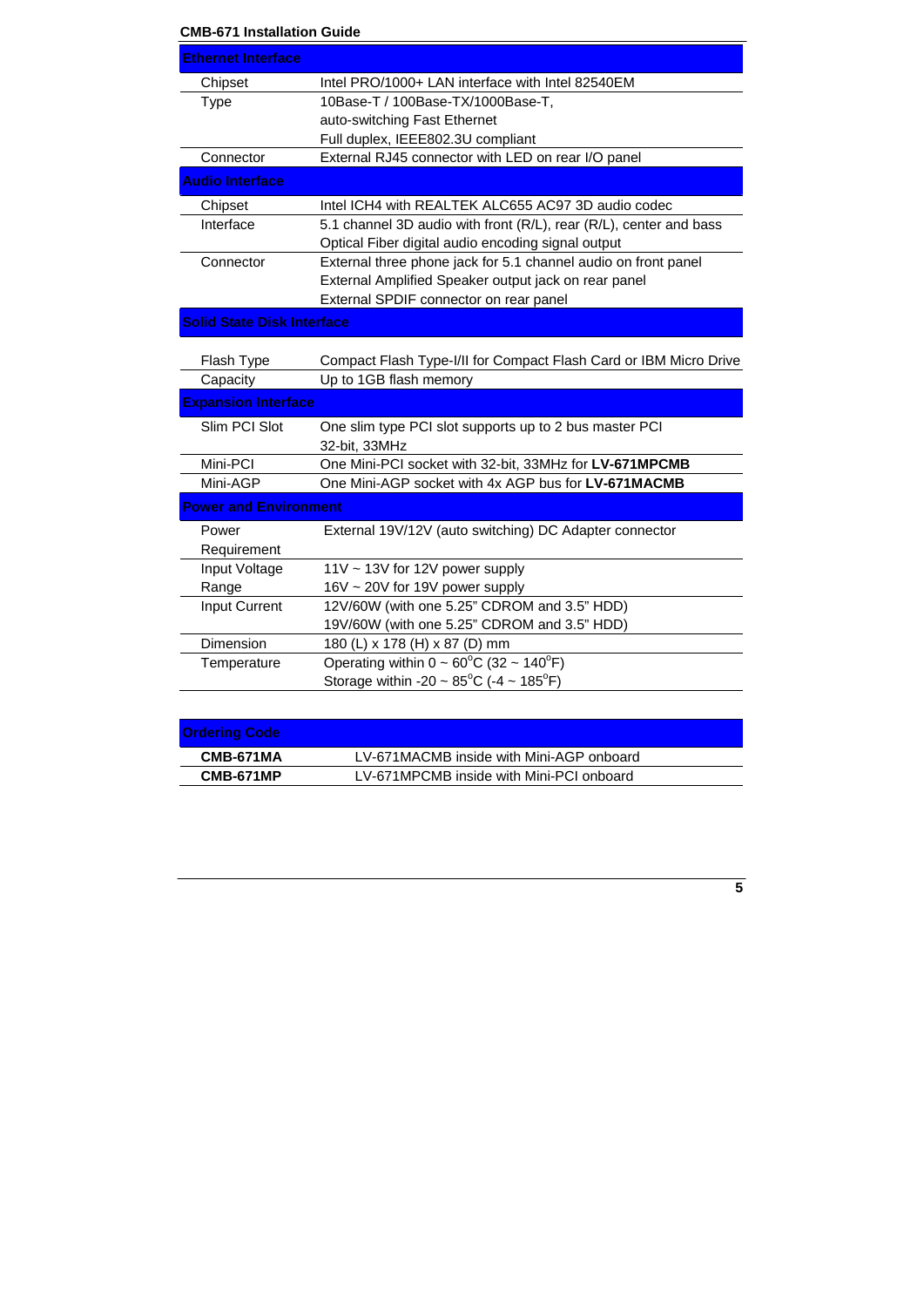## **Hardware Installation:**

#### **Motherboard Layout**

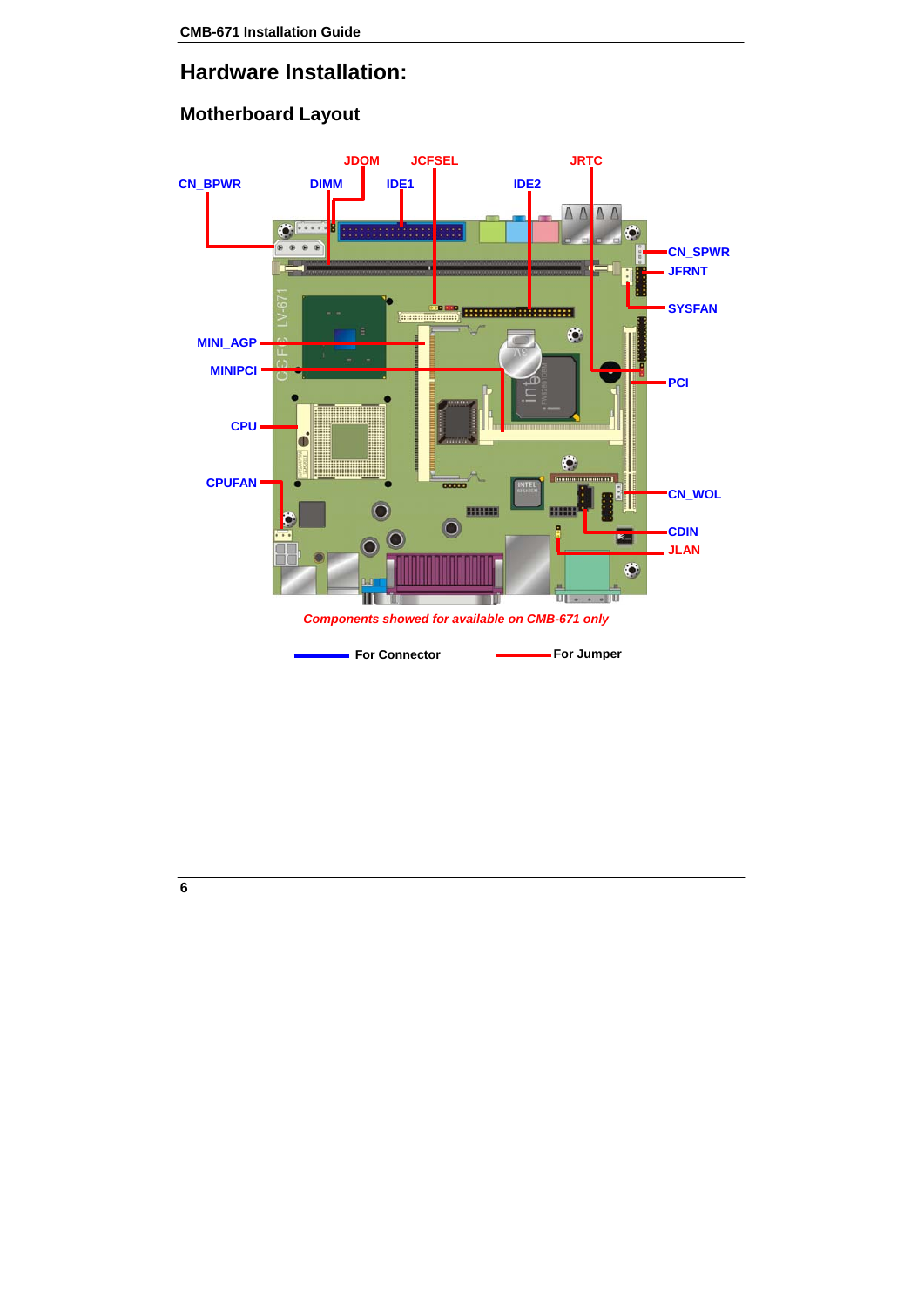#### **Connector Reference:**

| <b>Connector</b> | <b>Function</b>                       | <b>Remark</b>   |
|------------------|---------------------------------------|-----------------|
| CPU              | MicroPGA479 CPU Socket                | Standard        |
| <b>DIMM</b>      | 184-pin DIMM Socket                   | Standard        |
| IDE <sub>1</sub> | 40-pin Primary IDE Port               | Standard        |
| IDE <sub>2</sub> | 44-pin Secondary IDE Port             | Standard        |
| CN BPWR          | 4-pin 5V&12V output connector         | Standard        |
| <b>JFRNT</b>     | 14-pin Switch and Indicator Connector | Standard        |
| <b>CPUFAN</b>    | 3-pin +12V CPU Fan Connector          | Standard        |
| <b>SYSFAN</b>    | 3-pin +12V System Fan Connector       | Standard        |
| <b>CDIN</b>      | 4-pin CD-in Interface                 | Standard        |
| CN WOL           | 3-pin Wake-On-LAN Interface           | Standard        |
| MINI_AGP         | Mini-AGP socket                       | LV-671MA        |
| <b>MINIPCI</b>   | Mini-PCI socket                       | <b>LV-671MP</b> |
| PCI              | Slim type PCI slot                    | Standard        |

# **Jumper Reference:**

| Jumper        | <b>Function</b>                       |
|---------------|---------------------------------------|
| <b>JRTC</b>   | COMS Operate / Clear Setting          |
| JI AN         | LAN1 Enable/Disable                   |
| <b>JCFSEL</b> | Compact Flash Address Setting         |
| MOQL.         | <b>IDE1 5V Voltage Enable/Disable</b> |
|               |                                       |

| <b>JRTC</b>     | <b>Mode</b>                        |
|-----------------|------------------------------------|
| $1 - 2$         | Clear CMOS                         |
| $2 - 3$         | <b>Normal Operation</b>            |
| Default setting |                                    |
| <b>JDOM</b>     | <b>Mode</b>                        |
| ON              | IDE1 pin-20 5V power supply enable |
| <b>OFF</b>      | No 5V power supply on IDE1 pin-20  |
| Default setting |                                    |
| <b>JCFSEL</b>   | <b>Mode</b>                        |
| $1 - 2$         | Master                             |
| $2 - 3$         | Slave                              |
| Default setting |                                    |
| <b>JRTC</b>     | <b>Mode</b>                        |
| $1 - 2$         | Enable Onboard LAN controller      |
| $2 - 3$         | Disable Onboard LAN controller     |

Default setting

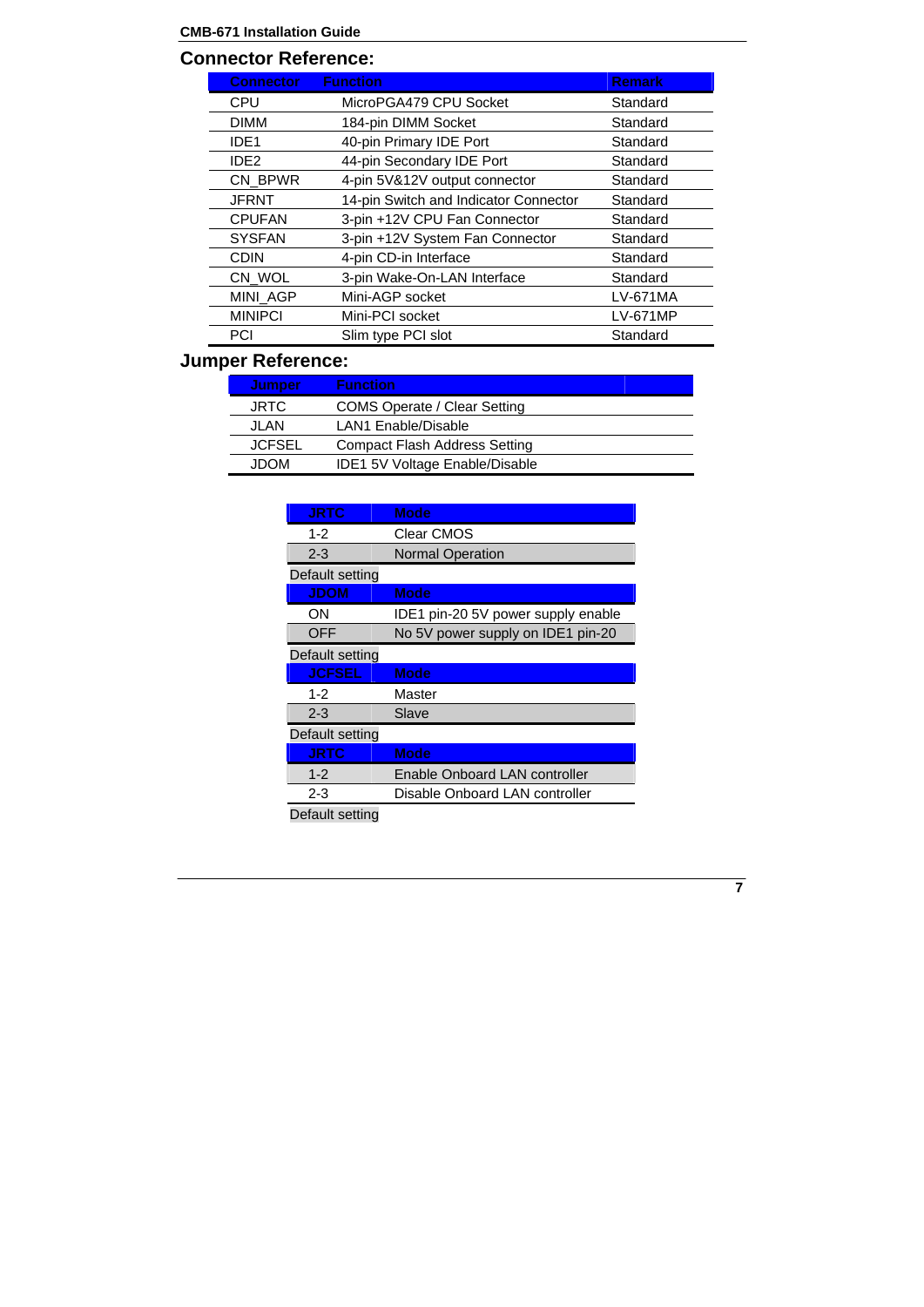### **CMB-671 Installation Guide I/O panel: Front:**



**Rear:** 

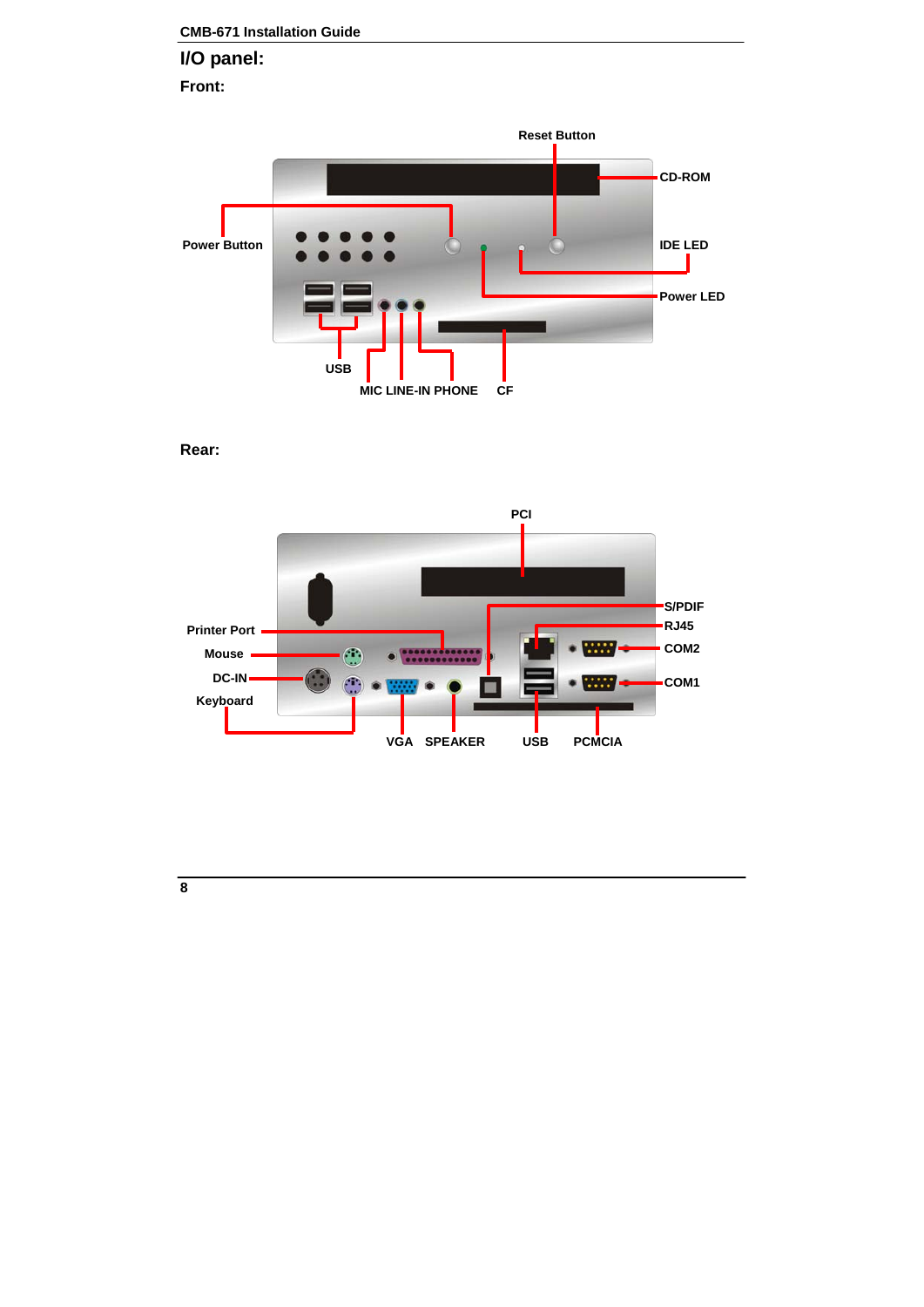#### **Chassis Setup Sequence:**

**1. Install the LV-671 motherboard on the chassis well and screw up.** 



**2. Lock the 2.5 inches HDD on the drive bay** 



**9**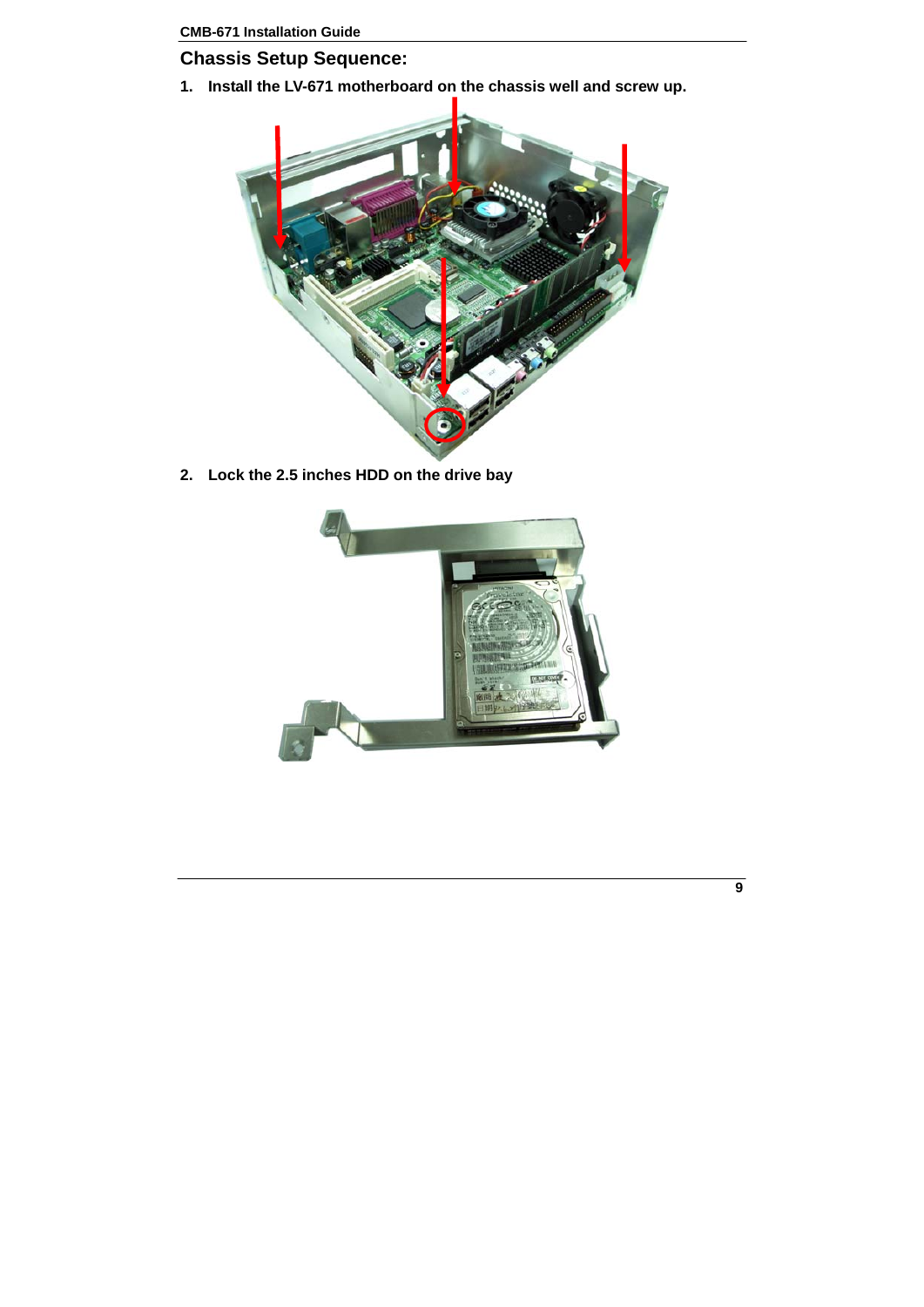**3. Before installing the HDD drive bay on the chassis, connect the front panel cable on JFRNT of LV-671.** 



**4. Install the HDD drive bay on the chassis.** 



$$
\boldsymbol{10}
$$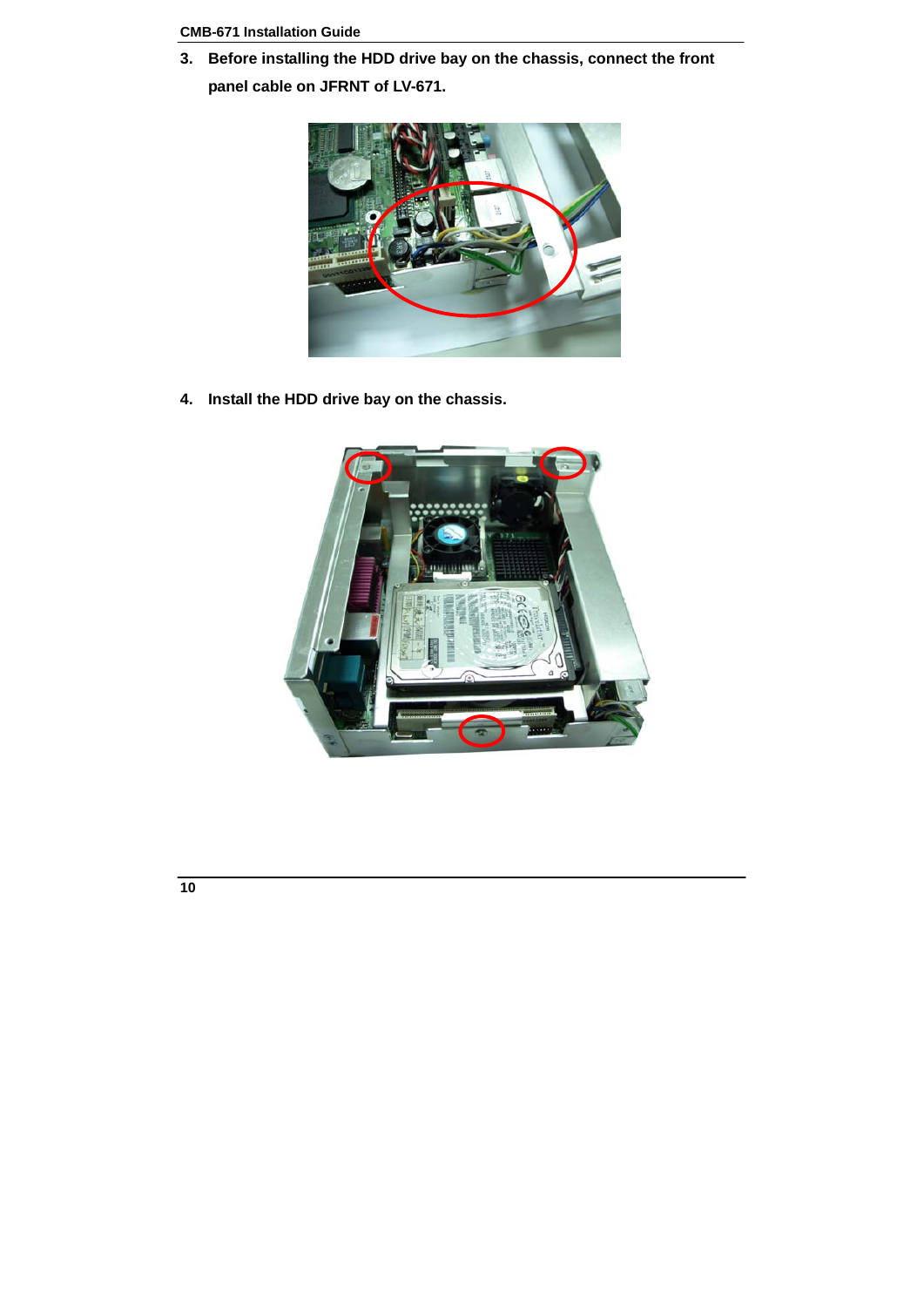**5. Check the fan below the HDD drive bay, and connect the cable on CN\_SPWR.** 



**Notice: The cooler only comes with the CMB-671MA, if you could not find the cooler when you unpack the chassis, please contact with your local distributor.** 

**If you want to apply the MA-ATI graphic card on the system, please remove the cooler before installing on the board.** 



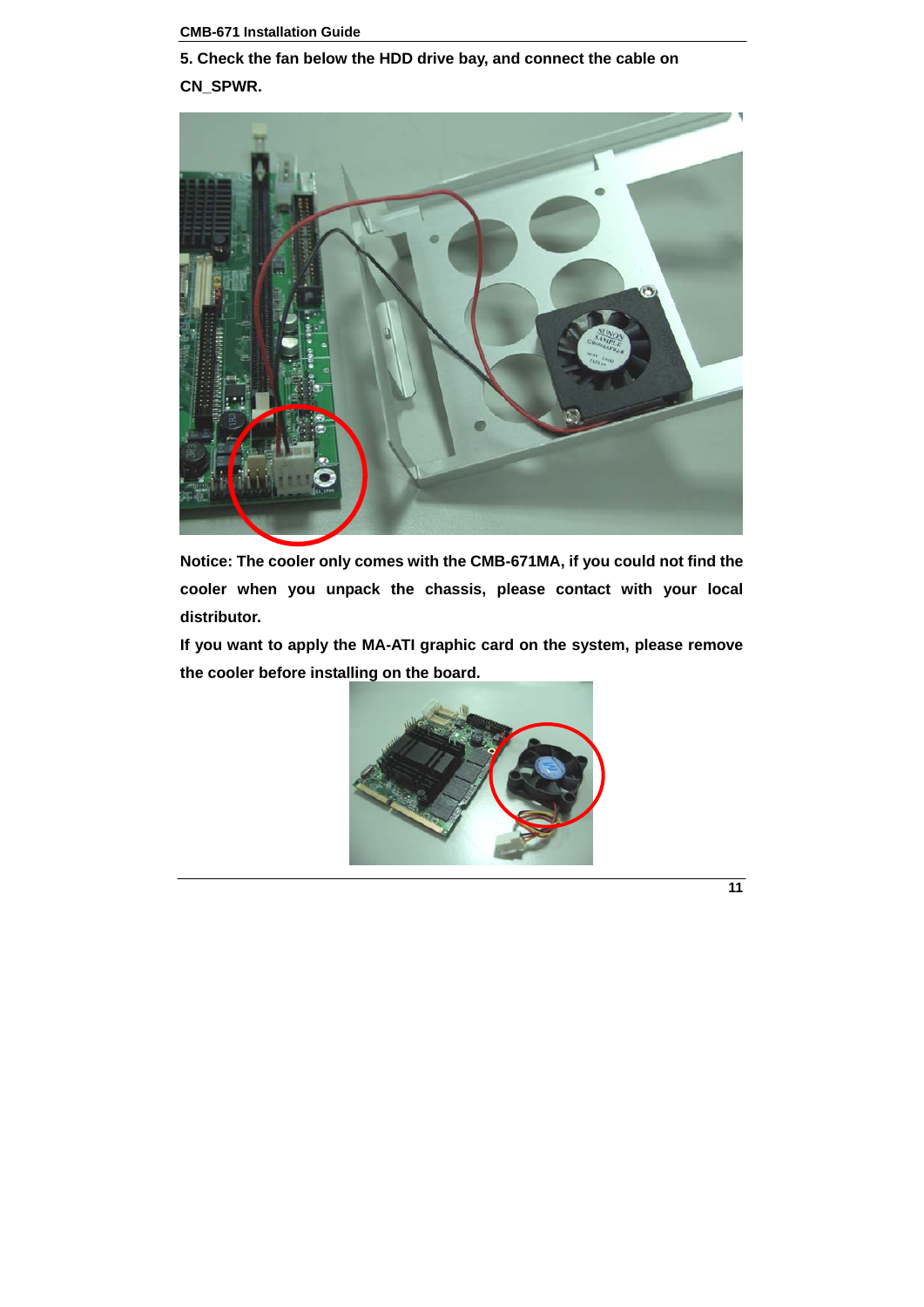**6. Install the CD-ROM bay with chassis shell on.** 



**7. Screw up the front plastic panel.**